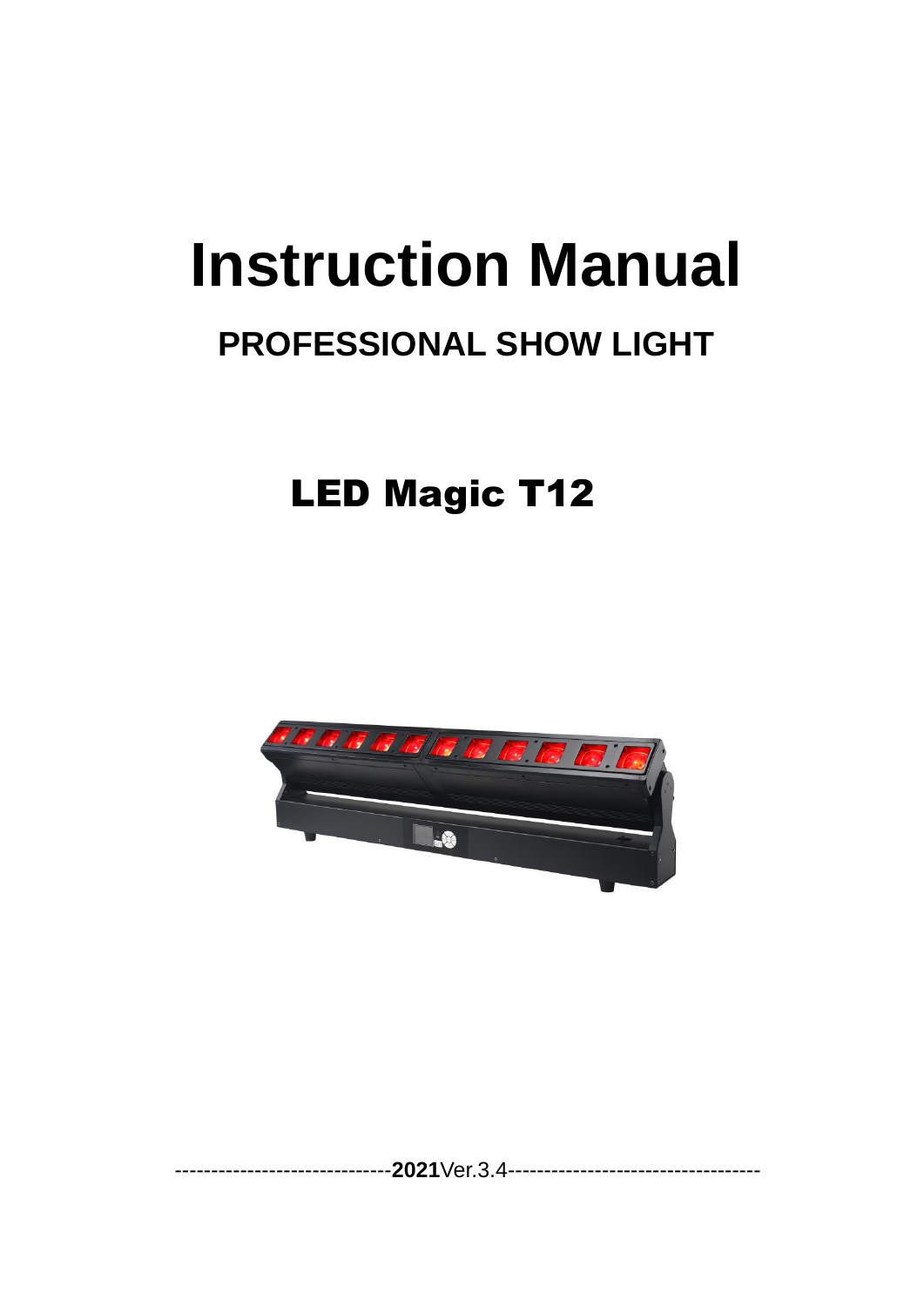#### **Introduction**

Unpacking: Thank you for purchasing our high power led light. Every unit has been thoroughly tested and shipped in perfect condition. Carefully check the shipping carton for damage that may have occurred during shipping. If the carton appears to be damaged, carefully inspect your unit for any damage and be sure all accessories necessary to operate the unit has arrived intactly. In the case damage has been found or parts are missing, please contact the manufacturer or your dealer for further instructions. Do not return this unit to your dealer without any warning.

#### **Warning:**

To prevent or reduce the risk of electrical shock or fire, Do not expose this to rain or moisture.

#### **Caution:**

There are no user serviceable parts inside this unit. Do not attempt any repairs yourself; doing so will void your manufacturer warranty. In the unlikely event your unit may require service please contact the manufacturer or your dealer.

Please recycle the shipping carton whenever possible.

#### **General Instructions**

To optimize the performance of this product, please read these operating instructions carefully to familiarize you with the basic operations of this unit. These instructions contain important safety information regarding the use and maintenance of this unit. Please keep this manual with the unit, for future reference.

#### **Features**

- 
- 
- 
- ●DMX-512 protocol ●Sound control
- Multi-Colors Master/Slave synchronization
- ●ZOOM ABLE + Pixel ● LCD operation menu with function buttons
- ●Electronic Dimming 0-100% Daisy Chain Units Together in DMX Mode
	-

#### **Safety Precautions**

- To reduce the risk of electrical shock or fire, do not expose this unit to moisture.
- Do not spill water or other liquids into or on to your unit.
- Be sure that the local power outlet match that of the required voltage for your unit,
- Do not attempt to operate this unit if the power cord has been frayed or broken. Do not attempt to remove or break off the ground prong from the electrical cord. This prong is used to reduce the risk of electrical shock and fire in case of a internal short.
- Disconnect from main power before making any type of connection.
- Do not remove the cover under any conditions. There are user serviceable parts inside.
- Never operate this unit when its rear cover is removed.
- Never plug this unit into a dimmer pack.
- Always be sure to mount this unit in an area that will allow proper ventilation. Allow about 6" (15cm) between this device and a wall.
- Do not attempt to operate this unit, if it becomes damaged.
- This unit is intended for indoor use only; use of this product outdoors voids all warranties.
- During long periods of non-use, disconnect the units main power.
- Always mount this unit safe and stable matter.
- Power-supply cords should be routed so that they are not likely to be walked on or pinched by items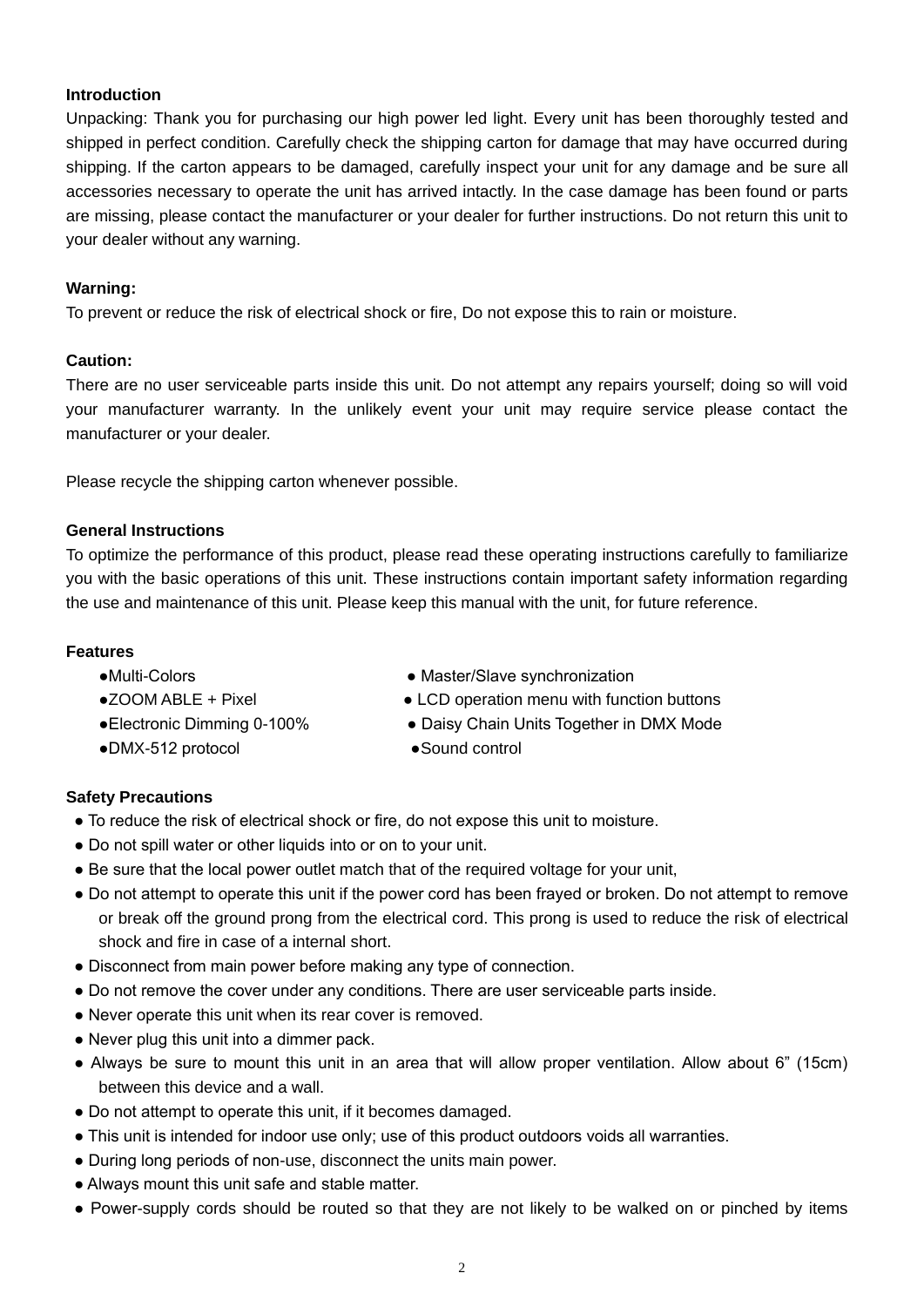placed upon or against them, paying particular attention to the point they exit from the unit.

- Cleaning unit should be cleaned only as recommended by the manufacturer. See 'Cleaning" for details.
- Heat –The appliance should be situated away from heat sources such as radiators, heat registers, stoves, or other appliances (including amplifiers) that produce heat.
- The unit should be serviced by qualified service personnel when:
	- A. The power-supply cord or the plug has been damaged.
- B. Objects have fallen, or liquid has been spilled into the appliance.
- C. The appliance has been exposed to rain or water.
- D. The appliance does not appear to operate normally or exhibits s marked change in performance.

#### **Set UP**

- Power Supply: Before plugging your unit in, be sure the source voltage in your area matches the voltage required for your every suit. Every unit is available in 100v and 240v version. Because line voltage may vary from venue to venue, you should be sure your unit voltage matches the wall outlet voltage before attempting to operate you unit.
- DMX Linking: To ensure proper DMX data transmission, when using several DMX units try to use the shortest cable path possible. The order in which units are connected in a DMX line does not influence the DMX addressing. For example; a unit assigned a DMX address of 1 may be placed anywhere in a DMX line, at the beginning, at the end, or anywhere in the middle. When a unit is assigned a DMX address of 1, the DMX controller knows to send DATA assigned to address 1 to that unit, no matter where it is located in the DMX chain.

### **Operating Instructions**

Operating Modes: You can use the suit in 3 ways:

- Auto Mode-The unit will automatically chase through the different colors.
- DMX control mode This function will allow you to control each individual units traits with a standard DMX 512 controller.
- Master-slave mode One unit will work as the master in the one of the above three modes, other units in the chain will work in synchronization towards the master.

**DMX Mode:** Operating through a DMX controller give the user the freedom to create their own Programs tailored to their own individual needs. This function also allows you to use your units as spot lights.

- 1. This function will allow you to control each individual unit's traits with a standard DMX 512 controller.
- 2. The fixture uses 20/57 DMX channels to operate. Please see "DMX Values and Functions" for the DMX traits.
- 3. To run your unit in DMX mode, plug in the unit via the XLR connections to any standard DMX controller. Set your desired DMX address following the setup specifications that come with your DMX controller.

#### **Touch Buttons**

There are four touch buttons under the LCD display: Menu, Up, Down, Enter. Normally, the LCD will display the current DMX address code of the fixture. At this time, presses up and down to choose the functions you want.

**MENU FNTFR** ш DOWN

**LED Operation Menu:** LCD screen with four touch buttons**: MENU, UP, DOWN and ENTER.**

Press MENU to return to the upper menu; Press UP or DOWN to scroll into the menu options or to adjust the values. Press ENTER to confirm.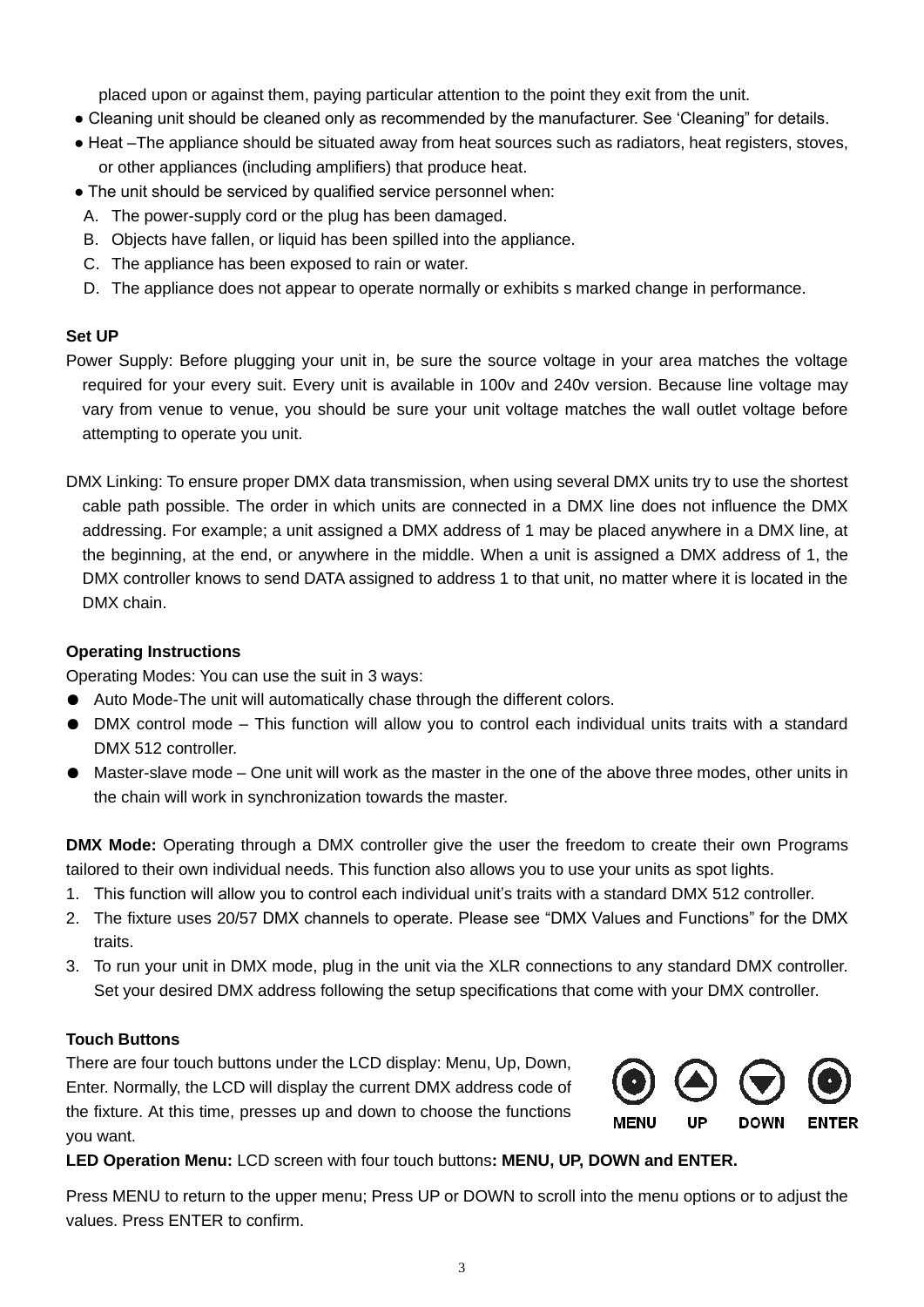After power on and initialization, it will show the status before last power off. Then, the unit is ready for setting and working. Please see the following table for setting information.

# **Main Menu**

| <b>Main menu</b>     | Sub menu         | <b>Three level menu</b> | <b>Parameter</b>  |
|----------------------|------------------|-------------------------|-------------------|
| <b>Dmx Address</b>   | $001 - 512$      |                         |                   |
|                      | Ch Mode          | STD/EXT                 |                   |
| Fixture              | Run Mode         | DMX/Host/Sound          |                   |
|                      | Tilt Inv         | Close/Open              |                   |
|                      | Tilt             | $0 - 255$               |                   |
|                      | <b>Tilt Fine</b> | $0 - 255$               |                   |
| Manual               |                  | $0 - 255$               |                   |
|                      |                  | $0 - 255$               |                   |
|                      |                  | $0 - 255$               |                   |
|                      |                  | <b>Current Time</b>     | xxxh              |
|                      | Time             | <b>Total Time</b>       | xxxh              |
|                      |                  | <b>Power Count</b>      | <b>XXX</b>        |
|                      |                  | Tilt                    | <b>TRUE/FALSE</b> |
| Information          | Sensor           | Zoom1                   | <b>TRUE/FALSE</b> |
|                      |                  | Zoom2                   | <b>TRUE/FALSE</b> |
|                      |                  | Temp                    | <b>TRUE/FALSE</b> |
|                      | Temperature      | <b>Head Temp</b>        | xxx C             |
|                      | Software Version | Panel                   | V2.00H            |
|                      |                  | Dimmer                  | V2.00H            |
|                      | Password         | 000                     |                   |
|                      | Tilt             | 127                     |                   |
|                      | Zoom1            |                         |                   |
|                      | Zoom2            |                         |                   |
| Factory              | Red              |                         |                   |
|                      | Green            |                         |                   |
|                      | <b>Blue</b>      |                         |                   |
|                      | White            |                         |                   |
|                      | Reset            | Run/OFF                 |                   |
| <b>Fixture Reset</b> | Factory          | Run/OFF                 |                   |
|                      | Language         | EN/CH                   |                   |
| Display              | Display Flip     | Normal/Reverse          |                   |
|                      | Display Mode     | Show/60s                |                   |

#### **DMX Chart:**

| <b>Standard mode(20CH)</b> | <b>Channel name</b> | <b>Channel value</b> |
|----------------------------|---------------------|----------------------|
|                            | Tilt                | $0 - 255$            |
| -                          | <b>TiltFine</b>     | $0 - 255$            |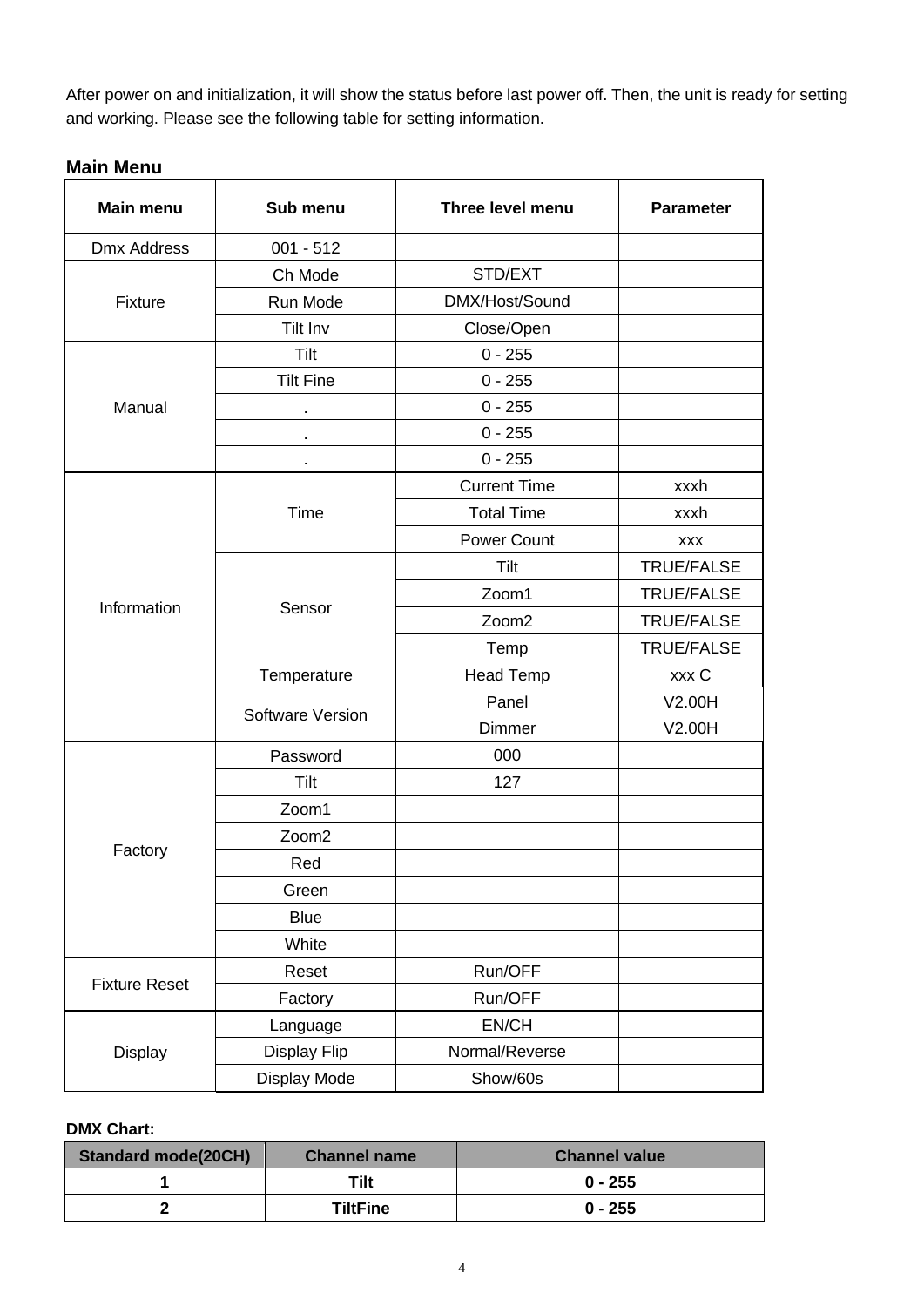| $\mathbf 3$      | <b>Tilt-Speed</b>       | $0 - 255$             |  |
|------------------|-------------------------|-----------------------|--|
| 4                | <b>Zoom All</b>         | $0 - 255$             |  |
| 5                | Zoom1                   | $0 - 255$             |  |
| 6                | Zoom2                   | $0 - 255$             |  |
| $\overline{7}$   | <b>Dimmer</b>           | $0 - 255$             |  |
| 8                | <b>DimFine</b>          | $0 - 255$             |  |
|                  | Open                    | $0 - 4$               |  |
|                  | <b>Strobe Slow-Fast</b> | $5 - 200$             |  |
| $\boldsymbol{9}$ | Open                    | 201 - 205             |  |
|                  | <b>Randorn Strobe</b>   | 206 - 255             |  |
|                  | <b>Slow-Fast</b>        |                       |  |
| 10               | Red                     | $0 - 255$             |  |
| 11               | Green                   | $0 - 255$             |  |
| 12               | <b>Blue</b>             | $0 - 255$             |  |
| 13               | <b>White</b>            | $0 - 255$             |  |
|                  |                         | $0 - 10$<br>open      |  |
|                  |                         | $11 - 13$<br>effect1  |  |
|                  |                         | $14 - 16$<br>effect2  |  |
|                  |                         | $17 - 19$<br>effect3  |  |
|                  |                         | $20 - 22$<br>effect4  |  |
|                  |                         | $23 - 25$<br>effect5  |  |
|                  |                         | $26 - 28$<br>effect6  |  |
|                  |                         | $29 - 31$<br>effect7  |  |
|                  |                         | $32 - 34$<br>effect8  |  |
|                  |                         | $35 - 37$<br>effect9  |  |
|                  | static effect           | $38 - 40$<br>effect10 |  |
|                  |                         | $41 - 43$<br>effect11 |  |
|                  |                         | 44-46<br>effect12     |  |
|                  |                         | 47 - 49<br>effect13   |  |
| 14               |                         | $50 - 52$<br>effect14 |  |
|                  |                         | $53 - 55$<br>effect15 |  |
|                  |                         | $56 - 58$<br>effect16 |  |
|                  |                         | effect17<br>$59 - 61$ |  |
|                  |                         | effect18<br>$62 - 64$ |  |
|                  |                         | effect19<br>$65 - 67$ |  |
|                  |                         | $68 - 70$<br>effect20 |  |
|                  |                         | $71 - 73$<br>effect21 |  |
|                  |                         | 74 - 76<br>effect22   |  |
|                  | dynamic effect          | 77 - 79<br>effect23   |  |
|                  |                         | $80 - 82$<br>effect24 |  |
|                  |                         | effect25<br>$83 - 85$ |  |
|                  |                         | $86 - 88$<br>effect26 |  |
|                  |                         | 89 - 91<br>effect27   |  |
|                  |                         | $92 - 94$<br>effect28 |  |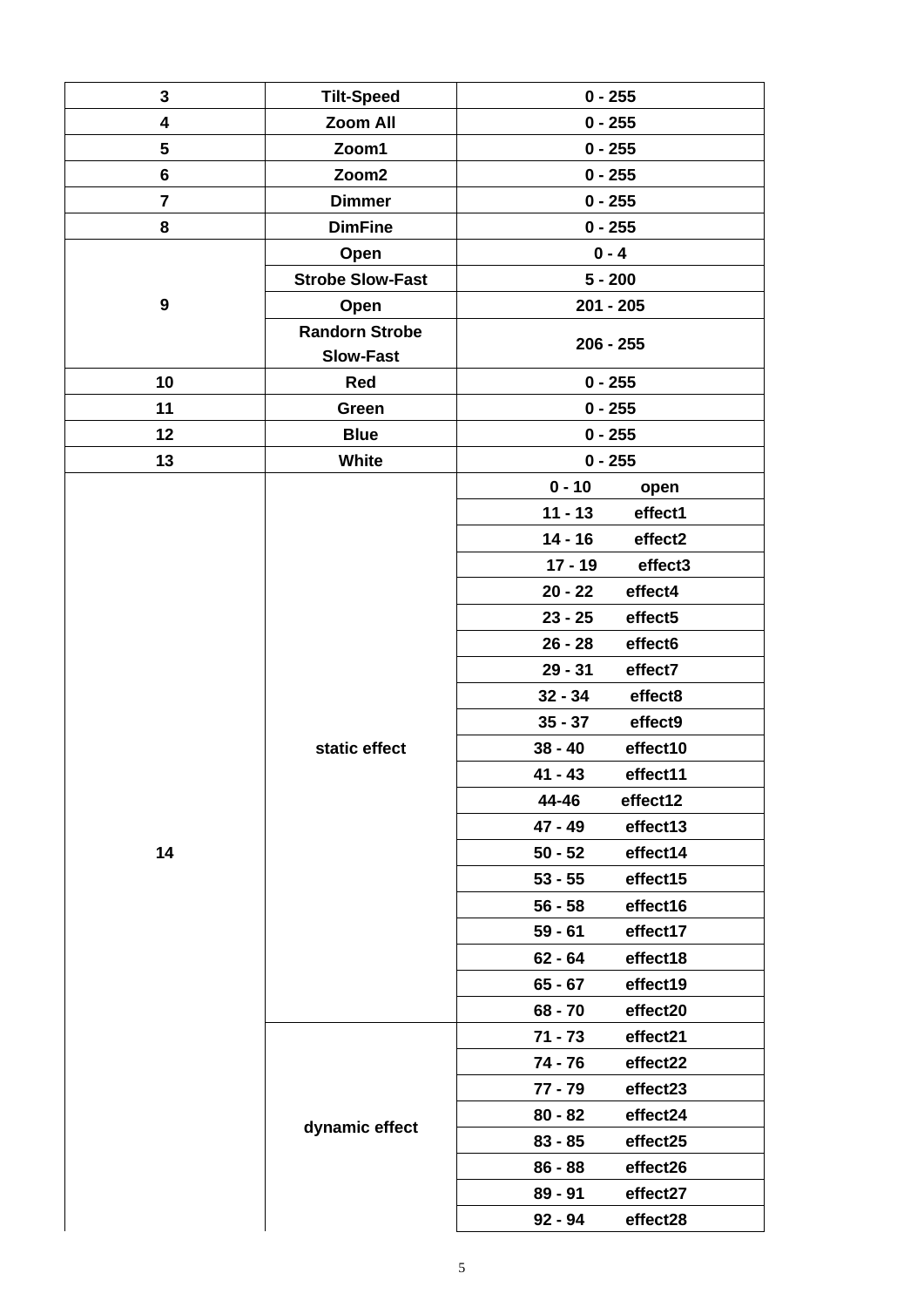| $95 - 97$<br>effect29<br>effect30<br>$98 - 100$<br>effect31<br>$101 - 103$<br>effect32<br>$104 - 106$<br>effect33<br>107 - 109<br>$110 - 112$<br>effect34<br>$113 - 115$<br>effect35<br>116 - 121<br>effect36<br>122 - 130<br>effect37<br>effect38<br>131 - 133<br>effect39<br>134 - 136<br>effect40<br>137 - 139<br>140 - 142<br>effect41<br>143 - 145<br>effect42<br>effect43<br>146 - 148<br>effect44<br>149 - 151<br>effect45<br>152 - 154<br>155 - 157<br>effect46<br>effect47<br>158 - 160<br>effect48<br>$161 - 163$<br>164 - 166<br>effect49<br>167 - 169<br>effect50<br>effect51<br>170 - 172<br>effect52<br>173 - 175<br>effect53<br>176 - 178<br>effect54<br>179 - 181<br>182 - 184<br>effect55<br>185 - 187<br>effect56<br>188 - 190<br>effect57<br>191 - 193<br>effect58<br>effect59<br>194 - 196<br>197 - 199<br>effect60<br>$200 - 202$<br>effect61<br>$203 - 205$<br>effect62<br>effect63<br>$206 - 208$<br>effect64<br>209 - 211<br>$212 - 214$<br>effect65<br>$215 - 217$<br>effect66<br>218 - 220<br>effect67<br>221 - 255<br>effect68<br><b>Effect Speed</b><br>$0 - 255$<br><b>LED Mirror</b><br>$0 - 255$<br><b>ForColor</b><br>$0 - 255$<br><b>BackColor</b><br>$0 - 255$ |  |  |
|--------------------------------------------------------------------------------------------------------------------------------------------------------------------------------------------------------------------------------------------------------------------------------------------------------------------------------------------------------------------------------------------------------------------------------------------------------------------------------------------------------------------------------------------------------------------------------------------------------------------------------------------------------------------------------------------------------------------------------------------------------------------------------------------------------------------------------------------------------------------------------------------------------------------------------------------------------------------------------------------------------------------------------------------------------------------------------------------------------------------------------------------------------------------------------------------------|--|--|
|                                                                                                                                                                                                                                                                                                                                                                                                                                                                                                                                                                                                                                                                                                                                                                                                                                                                                                                                                                                                                                                                                                                                                                                                  |  |  |
|                                                                                                                                                                                                                                                                                                                                                                                                                                                                                                                                                                                                                                                                                                                                                                                                                                                                                                                                                                                                                                                                                                                                                                                                  |  |  |
|                                                                                                                                                                                                                                                                                                                                                                                                                                                                                                                                                                                                                                                                                                                                                                                                                                                                                                                                                                                                                                                                                                                                                                                                  |  |  |
|                                                                                                                                                                                                                                                                                                                                                                                                                                                                                                                                                                                                                                                                                                                                                                                                                                                                                                                                                                                                                                                                                                                                                                                                  |  |  |
|                                                                                                                                                                                                                                                                                                                                                                                                                                                                                                                                                                                                                                                                                                                                                                                                                                                                                                                                                                                                                                                                                                                                                                                                  |  |  |
|                                                                                                                                                                                                                                                                                                                                                                                                                                                                                                                                                                                                                                                                                                                                                                                                                                                                                                                                                                                                                                                                                                                                                                                                  |  |  |
|                                                                                                                                                                                                                                                                                                                                                                                                                                                                                                                                                                                                                                                                                                                                                                                                                                                                                                                                                                                                                                                                                                                                                                                                  |  |  |
|                                                                                                                                                                                                                                                                                                                                                                                                                                                                                                                                                                                                                                                                                                                                                                                                                                                                                                                                                                                                                                                                                                                                                                                                  |  |  |
|                                                                                                                                                                                                                                                                                                                                                                                                                                                                                                                                                                                                                                                                                                                                                                                                                                                                                                                                                                                                                                                                                                                                                                                                  |  |  |
|                                                                                                                                                                                                                                                                                                                                                                                                                                                                                                                                                                                                                                                                                                                                                                                                                                                                                                                                                                                                                                                                                                                                                                                                  |  |  |
|                                                                                                                                                                                                                                                                                                                                                                                                                                                                                                                                                                                                                                                                                                                                                                                                                                                                                                                                                                                                                                                                                                                                                                                                  |  |  |
|                                                                                                                                                                                                                                                                                                                                                                                                                                                                                                                                                                                                                                                                                                                                                                                                                                                                                                                                                                                                                                                                                                                                                                                                  |  |  |
|                                                                                                                                                                                                                                                                                                                                                                                                                                                                                                                                                                                                                                                                                                                                                                                                                                                                                                                                                                                                                                                                                                                                                                                                  |  |  |
|                                                                                                                                                                                                                                                                                                                                                                                                                                                                                                                                                                                                                                                                                                                                                                                                                                                                                                                                                                                                                                                                                                                                                                                                  |  |  |
|                                                                                                                                                                                                                                                                                                                                                                                                                                                                                                                                                                                                                                                                                                                                                                                                                                                                                                                                                                                                                                                                                                                                                                                                  |  |  |
|                                                                                                                                                                                                                                                                                                                                                                                                                                                                                                                                                                                                                                                                                                                                                                                                                                                                                                                                                                                                                                                                                                                                                                                                  |  |  |
|                                                                                                                                                                                                                                                                                                                                                                                                                                                                                                                                                                                                                                                                                                                                                                                                                                                                                                                                                                                                                                                                                                                                                                                                  |  |  |
|                                                                                                                                                                                                                                                                                                                                                                                                                                                                                                                                                                                                                                                                                                                                                                                                                                                                                                                                                                                                                                                                                                                                                                                                  |  |  |
|                                                                                                                                                                                                                                                                                                                                                                                                                                                                                                                                                                                                                                                                                                                                                                                                                                                                                                                                                                                                                                                                                                                                                                                                  |  |  |
|                                                                                                                                                                                                                                                                                                                                                                                                                                                                                                                                                                                                                                                                                                                                                                                                                                                                                                                                                                                                                                                                                                                                                                                                  |  |  |
|                                                                                                                                                                                                                                                                                                                                                                                                                                                                                                                                                                                                                                                                                                                                                                                                                                                                                                                                                                                                                                                                                                                                                                                                  |  |  |
|                                                                                                                                                                                                                                                                                                                                                                                                                                                                                                                                                                                                                                                                                                                                                                                                                                                                                                                                                                                                                                                                                                                                                                                                  |  |  |
|                                                                                                                                                                                                                                                                                                                                                                                                                                                                                                                                                                                                                                                                                                                                                                                                                                                                                                                                                                                                                                                                                                                                                                                                  |  |  |
|                                                                                                                                                                                                                                                                                                                                                                                                                                                                                                                                                                                                                                                                                                                                                                                                                                                                                                                                                                                                                                                                                                                                                                                                  |  |  |
|                                                                                                                                                                                                                                                                                                                                                                                                                                                                                                                                                                                                                                                                                                                                                                                                                                                                                                                                                                                                                                                                                                                                                                                                  |  |  |
|                                                                                                                                                                                                                                                                                                                                                                                                                                                                                                                                                                                                                                                                                                                                                                                                                                                                                                                                                                                                                                                                                                                                                                                                  |  |  |
|                                                                                                                                                                                                                                                                                                                                                                                                                                                                                                                                                                                                                                                                                                                                                                                                                                                                                                                                                                                                                                                                                                                                                                                                  |  |  |
|                                                                                                                                                                                                                                                                                                                                                                                                                                                                                                                                                                                                                                                                                                                                                                                                                                                                                                                                                                                                                                                                                                                                                                                                  |  |  |
|                                                                                                                                                                                                                                                                                                                                                                                                                                                                                                                                                                                                                                                                                                                                                                                                                                                                                                                                                                                                                                                                                                                                                                                                  |  |  |
|                                                                                                                                                                                                                                                                                                                                                                                                                                                                                                                                                                                                                                                                                                                                                                                                                                                                                                                                                                                                                                                                                                                                                                                                  |  |  |
|                                                                                                                                                                                                                                                                                                                                                                                                                                                                                                                                                                                                                                                                                                                                                                                                                                                                                                                                                                                                                                                                                                                                                                                                  |  |  |
|                                                                                                                                                                                                                                                                                                                                                                                                                                                                                                                                                                                                                                                                                                                                                                                                                                                                                                                                                                                                                                                                                                                                                                                                  |  |  |
|                                                                                                                                                                                                                                                                                                                                                                                                                                                                                                                                                                                                                                                                                                                                                                                                                                                                                                                                                                                                                                                                                                                                                                                                  |  |  |
|                                                                                                                                                                                                                                                                                                                                                                                                                                                                                                                                                                                                                                                                                                                                                                                                                                                                                                                                                                                                                                                                                                                                                                                                  |  |  |
|                                                                                                                                                                                                                                                                                                                                                                                                                                                                                                                                                                                                                                                                                                                                                                                                                                                                                                                                                                                                                                                                                                                                                                                                  |  |  |
|                                                                                                                                                                                                                                                                                                                                                                                                                                                                                                                                                                                                                                                                                                                                                                                                                                                                                                                                                                                                                                                                                                                                                                                                  |  |  |
|                                                                                                                                                                                                                                                                                                                                                                                                                                                                                                                                                                                                                                                                                                                                                                                                                                                                                                                                                                                                                                                                                                                                                                                                  |  |  |
|                                                                                                                                                                                                                                                                                                                                                                                                                                                                                                                                                                                                                                                                                                                                                                                                                                                                                                                                                                                                                                                                                                                                                                                                  |  |  |
|                                                                                                                                                                                                                                                                                                                                                                                                                                                                                                                                                                                                                                                                                                                                                                                                                                                                                                                                                                                                                                                                                                                                                                                                  |  |  |
|                                                                                                                                                                                                                                                                                                                                                                                                                                                                                                                                                                                                                                                                                                                                                                                                                                                                                                                                                                                                                                                                                                                                                                                                  |  |  |
|                                                                                                                                                                                                                                                                                                                                                                                                                                                                                                                                                                                                                                                                                                                                                                                                                                                                                                                                                                                                                                                                                                                                                                                                  |  |  |
|                                                                                                                                                                                                                                                                                                                                                                                                                                                                                                                                                                                                                                                                                                                                                                                                                                                                                                                                                                                                                                                                                                                                                                                                  |  |  |
|                                                                                                                                                                                                                                                                                                                                                                                                                                                                                                                                                                                                                                                                                                                                                                                                                                                                                                                                                                                                                                                                                                                                                                                                  |  |  |
|                                                                                                                                                                                                                                                                                                                                                                                                                                                                                                                                                                                                                                                                                                                                                                                                                                                                                                                                                                                                                                                                                                                                                                                                  |  |  |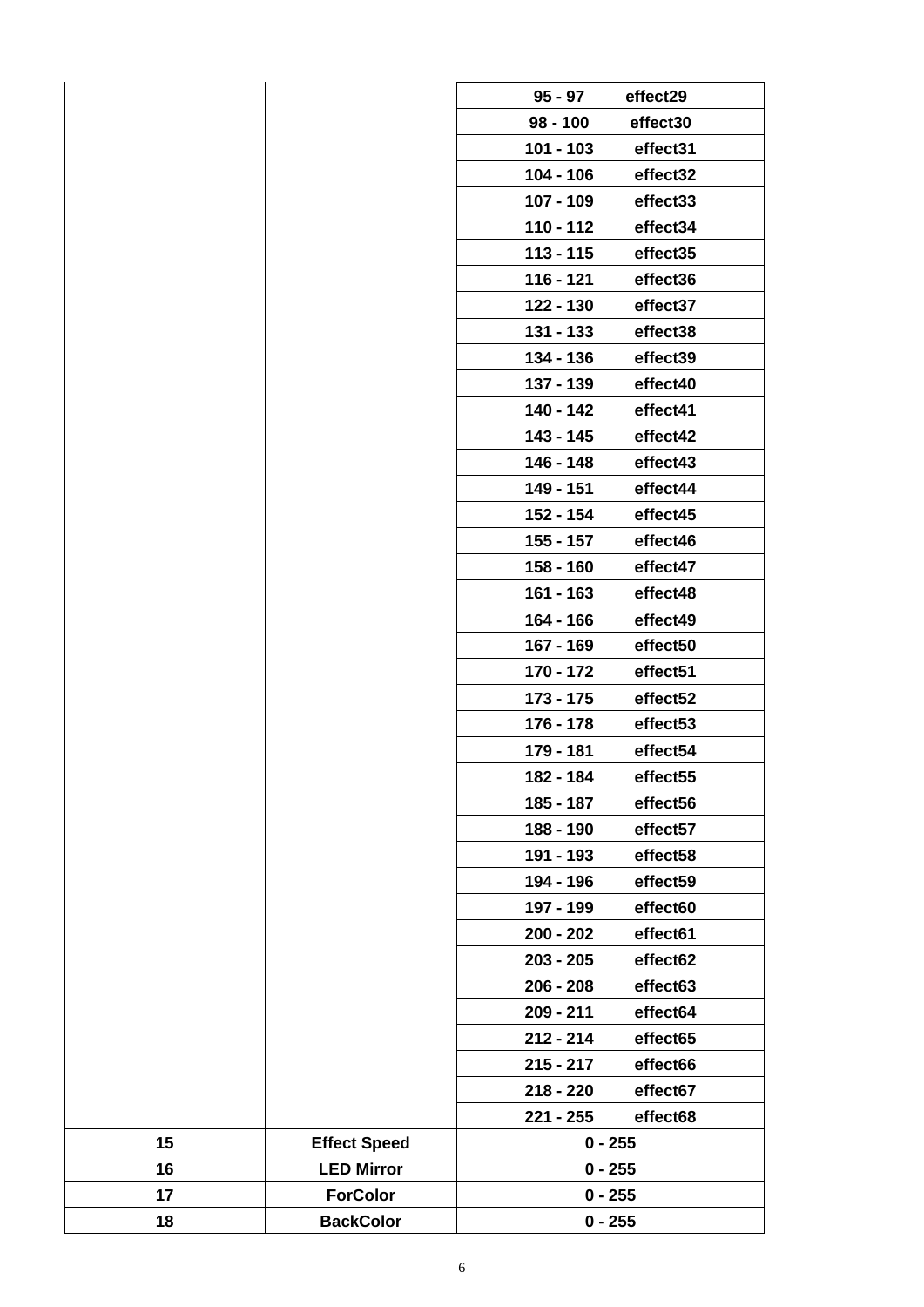| 19                         | <b>BackColor Dimmer</b> | $0 - 255$                            |  |
|----------------------------|-------------------------|--------------------------------------|--|
|                            | <b>Safe</b>             | $0 - 100$                            |  |
| 20                         | <b>Fixture Reset</b>    | 101 - 120                            |  |
|                            | <b>Reserve</b>          | 121 - 255                            |  |
|                            |                         |                                      |  |
| <b>Extended mode(57CH)</b> | <b>Channel name</b>     | <b>Channel value</b>                 |  |
| 1                          | <b>Tilt</b>             | $0 - 255$                            |  |
| $\mathbf{2}$               | <b>TiltFine</b>         | $0 - 255$                            |  |
| 3                          | <b>Tilt-Speed</b>       | $0 - 255$                            |  |
| 4                          | Zoom1                   | $0 - 255$                            |  |
| 5                          | Zoom2                   | $0 - 255$                            |  |
| 6                          | <b>Dimmer</b>           | $0 - 255$                            |  |
| $\overline{7}$             | <b>DimFine</b>          | $0 - 255$                            |  |
|                            |                         | $0 - 4$<br>Open                      |  |
|                            |                         | <b>Strobe Slow-Fast</b><br>$5 - 200$ |  |
| 8                          | <b>Strobe</b>           | 201 - 205 Open                       |  |
|                            |                         | Randorn<br>206 - 255                 |  |
|                            |                         | slow-fast<br><b>Strobe</b>           |  |
| 9                          | <b>LED1 Red</b>         | $0 - 255$                            |  |
| 10                         | <b>LED1 Green</b>       | $0 - 255$                            |  |
| 11                         | <b>LED1 Blue</b>        | $0 - 255$                            |  |
| 12                         | <b>LED1 White</b>       | $0 - 255$                            |  |
| 13                         | <b>LED2 Red</b>         | $0 - 255$                            |  |
| 14                         | <b>LED2 Green</b>       | $0 - 255$                            |  |
| 15                         | <b>LED2 Blue</b>        | $0 - 255$                            |  |
| 16                         | <b>LED2 White</b>       | $0 - 255$                            |  |
|                            |                         |                                      |  |
| 53                         | <b>LED12 Red</b>        | $0 - 255$                            |  |
| 54                         | <b>LED12 Green</b>      | $0 - 255$                            |  |
| 55                         | <b>LED12 Blue</b>       | $0 - 255$                            |  |
| 56                         | <b>LED12 White</b>      | $0 - 255$                            |  |
|                            | safe                    | $0 - 100$                            |  |
| 57                         | <b>Fixture Reset</b>    | $101 - 120$                          |  |
|                            | <b>Reserve</b>          | 121 - 255                            |  |

**Fixture dimension :**